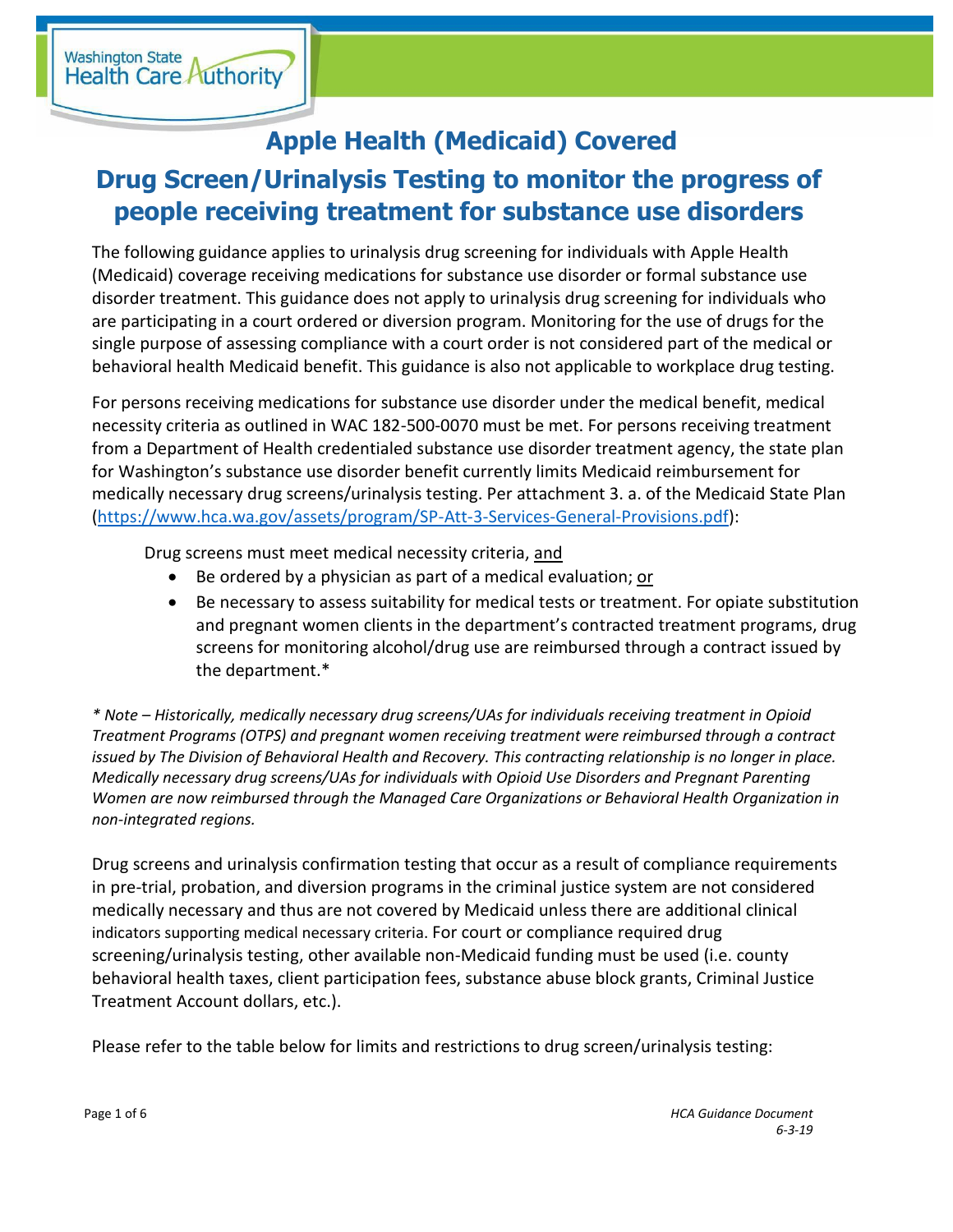**Health clinics or behavioral health treatment agencies prescribing medication for opioid and other substance use disorders and Opioid Treatment Programs (OTP) Programs\*:**

| <b>Test type</b>                                                                     | Non-pregnant                                       | Pregnant                             |                                                                          |
|--------------------------------------------------------------------------------------|----------------------------------------------------|--------------------------------------|--------------------------------------------------------------------------|
| Immunoassay (80305, 80306, 80307)                                                    |                                                    |                                      |                                                                          |
| Presumptive, point of<br>care, urine drug tests for<br>drugs of abuse                | Up to 24 per 12<br>months                          | Up to 18 during<br>pregnancy         |                                                                          |
| Confirmatory urine drug test by GCMS or LCMS (G0480, G0481)                          |                                                    |                                      |                                                                          |
| 1-15 drug classes                                                                    | Up to 16 per 12<br>months                          | Up to 12 during<br>pregnancy         |                                                                          |
| 16-21 drug classes                                                                   | Not covered                                        | Not covered                          |                                                                          |
| >21 drug classes                                                                     | Not covered                                        | Not covered                          |                                                                          |
| Ethyl glucuronide                                                                    | Not covered                                        | Not covered                          |                                                                          |
| Serial quantitative drug<br>level testing                                            | Not covered                                        | Not covered                          |                                                                          |
| Quantitative<br>norbuprenorphine to<br>buprenorphine levels                          | Not covered                                        | Not covered                          |                                                                          |
| THC/creatinine ratios                                                                | Not covered                                        | Not covered                          |                                                                          |
| Substance Use Disorder Treatment Agencies that do not prescribe medications for SUD* |                                                    |                                      |                                                                          |
| <b>Setting</b>                                                                       | <b>Frequency</b>                                   | <b>Test type</b>                     | <b>Limitation extension</b><br>requests                                  |
| Withdrawal management<br>(Detoxification) Programs                                   | One at admission                                   | Immunoassay<br>(80305, 80306, 80307) | A confirmatory or more<br>frequent immunoassay<br>testing, (presumptive) |
| <b>Residential (Inpatient)</b><br>Treatment                                          | One per month                                      | Immunoassay<br>(80305, 80306, 80307) | may be requested with<br>a limitation extension.                         |
| Intensive outpatient<br>treatment programs                                           | Four the 1 <sup>st</sup> month<br>then 2 per month | Immunoassay<br>(80305, 80306, 80307) | Approval will be based<br>on medical necessity                           |
| <b>Outpatient treatment</b><br>programs                                              | 2 per month                                        | Immunoassay<br>(80305, 80306, 80307) | and clinical<br>documentation.                                           |

\*Drug screens ordered in a credentialed treatment agency must: be ordered by a prescribing provider, or be necessary to assess suitability for medical tests or treatment. Clinical documentation must meet and support medical necessity criteria.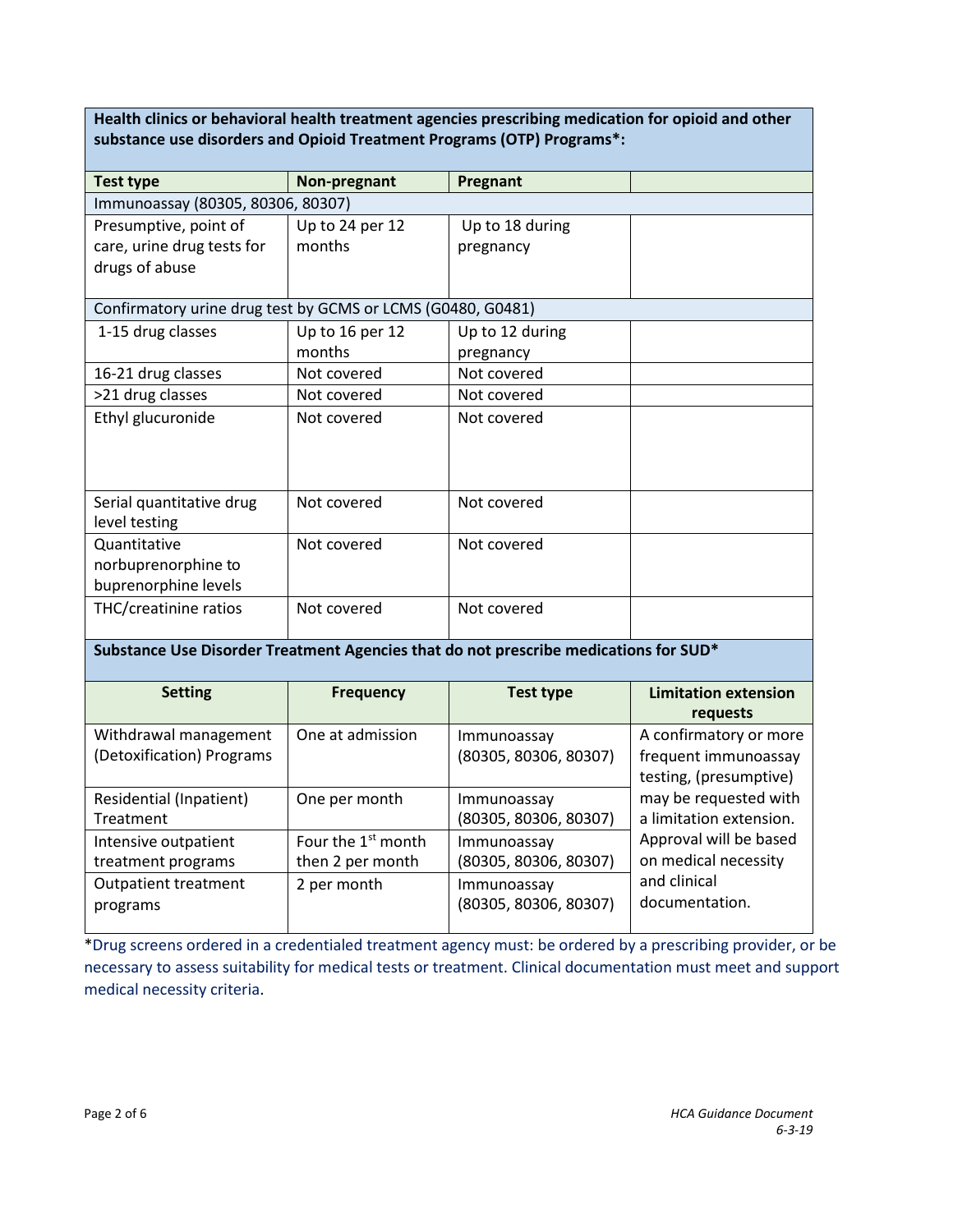## **Additional Considerations:**

These limits do not apply to persons who are enrolled in a therapeutic court and ordered to participate in chemical dependency treatment. Tests for these individuals are ordered by and are paid for by the criminal court system. This guidance is also not meant to cover workplace drug testing.

The rationale for not covering the tests listed above or covering them more frequently than outlined is as follows:

It is expected that the frequency and utilization of both point of care and confirmatory tests will be higher in the initial stages of treatment and taper off over time. Given statewide prescription monitoring program reports and seizure information, there is not support for immunoassay or mass spectrometry testing more than 15 individual drug classes at any one time.

Ethyl glucuronide levels when high are reflective of recent alcohol use, low cut off levels may be falsely negative for lower levels of alcohol use. There are also a number of substances that can lead to false positive ethyl glucuronide tests. This limits the ability to consistently draw reliable and accurate conclusions from the results to be applied towards patient care. If persistent evidence of alcohol use exists despite the person being treated for an alcohol use disorder, an increase in treatment intensity should be considered.

Because hydration status, diurnal variability, a person's metabolic rate, and time since last ingestion can all effect drug levels and those of their metabolites, quantitative testing is not reliably predictive in reflecting patterns of use.

Similarly there is not an agreed upon threshold, validated across large sample sizes or diverse populations, for what an appropriate norbuprenorphine to buprenorphine ratio should be to rule out diversion. The Medicaid program is by law required to use medical necessity to guide coverage decisions. Testing for the presence or absence of a drug or its metabolite to assure compliance with a therapeutic intervention may at times be considered medically necessary. Testing drug levels to determine whether or not 'diversion' or urine adulteration is occurring are not medical interventions and are not considered medically necessary.

It is recognized that people often experience multiple concurrent substance use disorders. Urine drug testing is reflective of a moment in time and by itself is not diagnostic of a substance use disorder. If during treatment, urine drug testing suggests continued use and the individual's functional status is not improving, a higher level of care or the delivery of higher intensity services may be necessary.

Confirmatory tests done in response to a negative presumptive screen require documentation of clinical signs or symptoms suggesting active use to document medical necessity.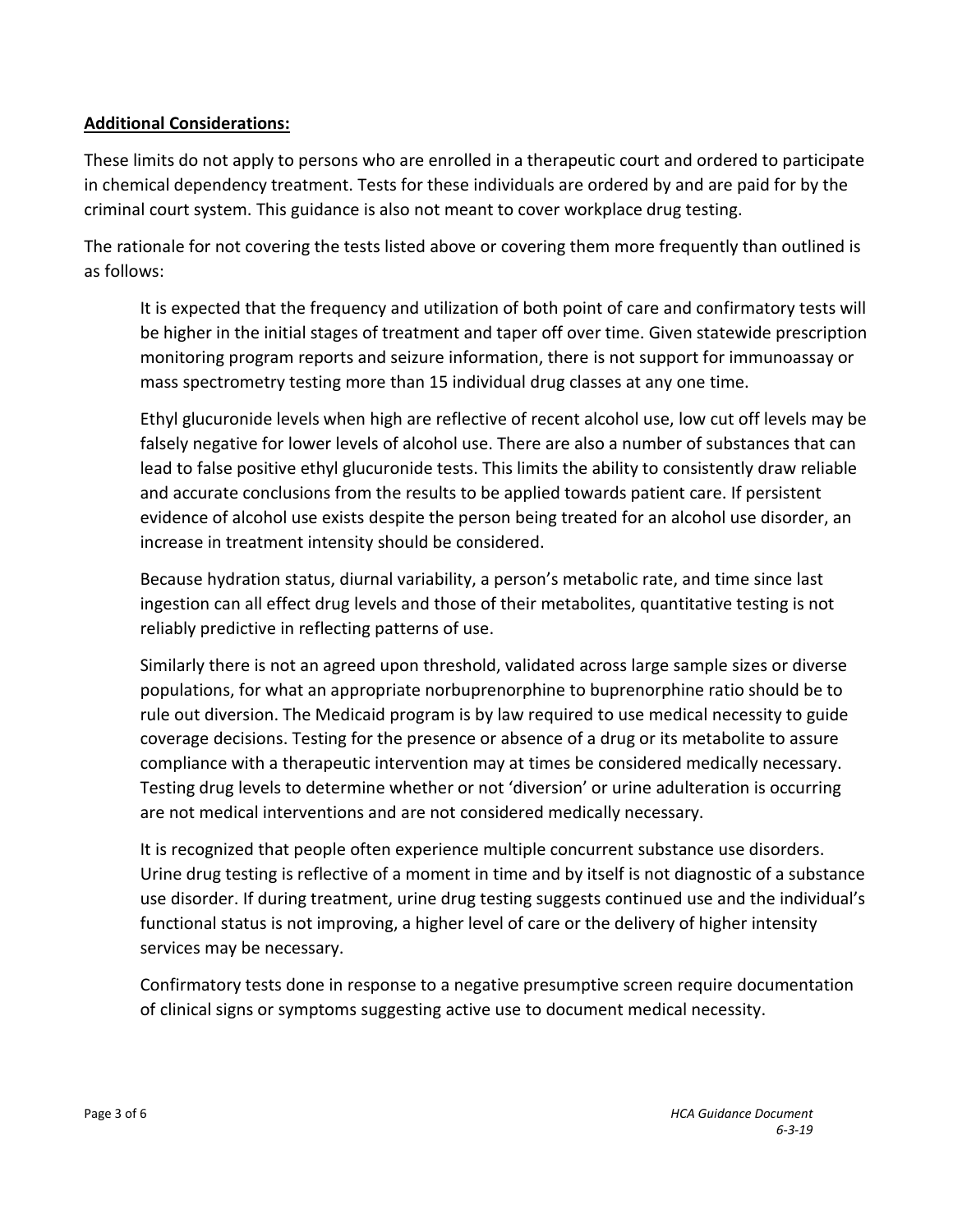Confirmatory tests done to confirm an individual's self-reported use require chart documentation in support of medical necessity. Follow up visits must document the intervention that occurred as a result of a confirmatory test.

## **References:**

Dupouy J, Mémier V, Catala H, et.al. Does urine drug abuse screening help for managing patients? A systematic review. Drug and Alcohol Dependence. 2014; 136: 11–20.

Substance Abuse and Mental Health Services Administration. *Clinical Drug Testing in Primary Care.*  Technical Assistance Publication (TAP) 32. HHS Publication No. (SMA) 12-4668. Rockville, MD: Substance Abuse and Mental Health Services Administration, 2012.

Moeller KE, Kissack JC, Atayee, RS et.al. Clinical Interpretation of Urine Drug Tests: What Clinicians Need to Know About Urine Drug Screens. Mayo Clin Proc. 2017; 92(5): 774-796

McDonell MG, Jordan Skalisky J, Leickly E, et.al. Using Ethyl Glucuronide in Urine to Detect Light and Heavy Drinking in Alcohol Dependent Outpatients *Drug Alcohol Depend*. 2015 December 1; 157: 184– 187.

Suzuki J, Zinser J, Issa M et.al. Quantitative testing of buprenorphine and norbuprenorphine to identify urine sample spiking during office-based opioid treatment. Substance Abuse, 2017; 38:4, 504-507.